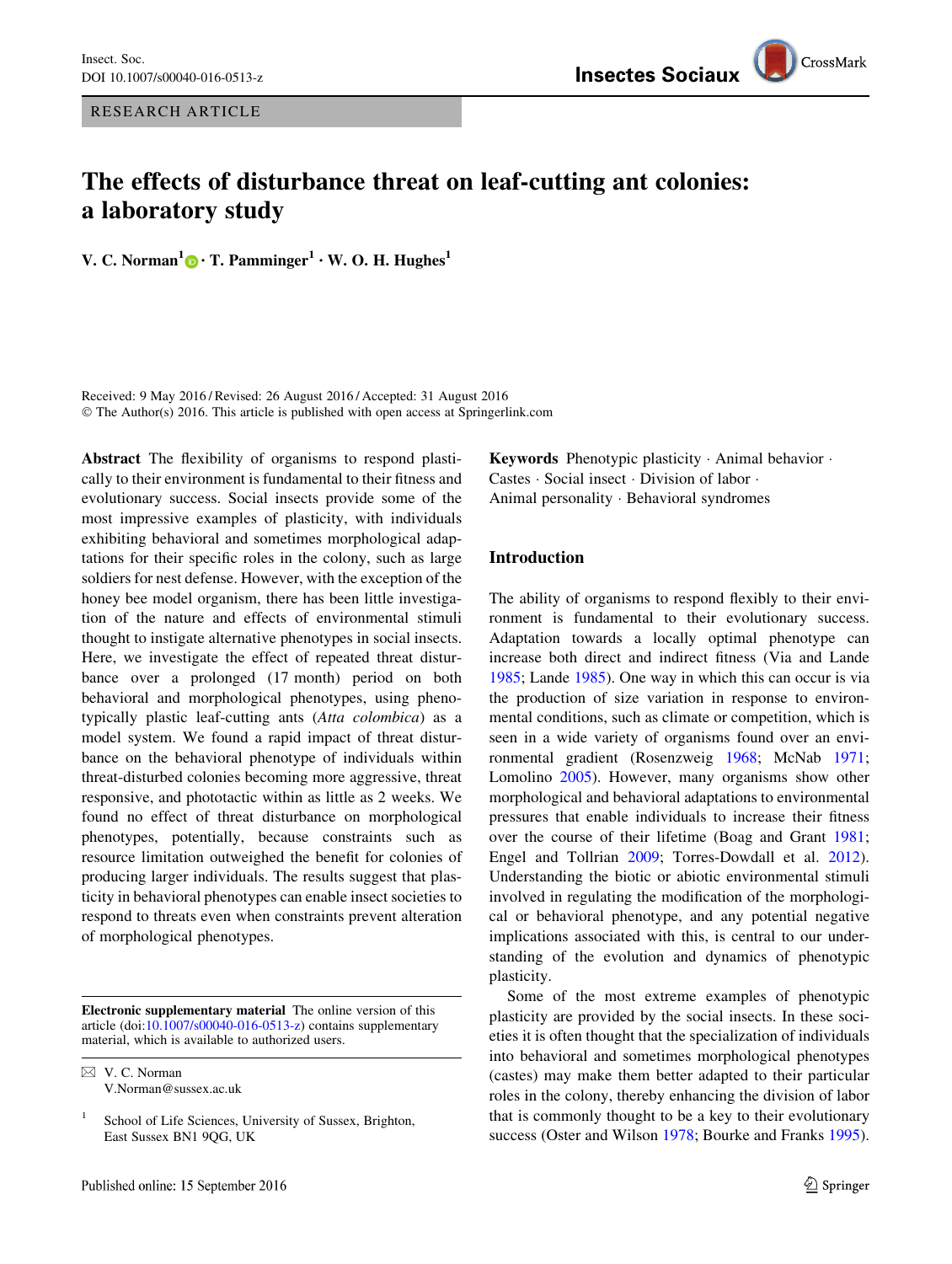However, the degree to which specialists actually outperform generalists is still highly contentious and our understanding of these processes remains limited (Dornhaus [2008;](#page-8-0) Wright et al. [2014;](#page-10-0) Gordon [2015\)](#page-8-0). Individual workers are more-or-less sterile in species with advanced societies, such as *Atta* leaf-cutting ants, and therefore gain their fitness indirectly, meaning that selection may act simultaneously at both the individual and colony level, such that individuallevel and colony-level optimal caste ratios can be hypothesized to be the same (Hamilton [1964](#page-9-0); West-Eberhard [1989](#page-10-0); Korb and Heinze [2004](#page-9-0)). The morphological phenotype of adult social insects is determined during development in the eusocial Hymenoptera (ants, some bees, and some wasps). Both morphological and indeed behavioral phenotypes are not simply determined by environmental conditions such as nutrition and temperature (Wheeler [1986](#page-10-0); Kamakura [2011](#page-9-0)), or by genotype (Robinson and Page [1988](#page-9-0); Hughes et al. [2003;](#page-9-0) Smith et al. [2008;](#page-9-0) Waddington et al. [2010\)](#page-10-0), but rather by the interaction of genotype and environment (Chapman et al. [2007](#page-8-0); Hughes and Boomsma [2007](#page-9-0); Schwander et al. [2010\)](#page-9-0). Surprisingly, however, we still have only a limited understanding of how environmental conditions can drive the specialization of different individuals. It is well established that social insect colonies vary in their frequency distributions of morphological phenotypes or behavioral phenotype profiles (Yang et al. [2004;](#page-10-0) Wray et al. [2011](#page-10-0); Chapman et al. [2011](#page-8-0); Scharf et al. [2012](#page-9-0); Pinter-Wollman et al. [2012](#page-9-0); Gordon et al. [2013](#page-8-0); Jandt et al. [2014;](#page-9-0) Wiernasz et al. [2014;](#page-10-0) Wills et al. [2014](#page-10-0)). However, our understanding of the environmental conditions generating such intercolony variation is still limited (Hui and Pinter-Wollman [2014](#page-9-0); Keiser et al. [2014;](#page-9-0) Jandt et al. [2014](#page-9-0)).

Honey bees appear to show differing behavioral phenotypes corresponding to length of disturbance, with short-term disturbance causing an upregulation in aggression (Couvillon et al. [2008\)](#page-8-0), but long-term disturbance decreasing aggressive responses (Rittschof and Robinson [2013\)](#page-9-0). Environmental factors, such as competition, or indeed predation, are also thought to be important in morphological phenotype production in other eusocial insects such as polyembryonic wasp, termite, and social aphid species which show a morphologically specialized soldier caste (Crespi [1992;](#page-8-0) Shibao [1998](#page-9-0); Harvey et al. [2000](#page-9-0); Shingleton and Foster [2000;](#page-9-0) Thorne et al. [2003;](#page-9-0) Smith et al. [2010\)](#page-9-0). In one of the only direct experimental investigations in ants, Passera et al. ([1996\)](#page-9-0) demonstrated that exposure to volatiles from non-nestmate potential competitors caused colonies of Pheidole pallidula ants to produce more soldiers within a remarkably short 7-week period. However, the environmental stimuli that interact with genotype to produce different morphological or behavioral phenotypes in other social insects are unknown.

Here, we test experimentally the effect of a controlled environmental stimulus of threat disturbance on morphological and behavioral phenotypes in phenotypically plastic Atta leaf-cutting ant societies. Atta is one of the most polymorphic of all ant species, with larger workers including specialized soldiers playing the primary role in defending their colonies against threats (Wilson [1980](#page-10-0); Whitehouse and Jaffe [1996;](#page-10-0) Hernández et al. [2002;](#page-9-0) Hölldobler and Wilson [2010\)](#page-9-0). We test whether repeated threat disturbance leads to individuals within colonies adjusting their behavioral phenotype, the production of morphological phenotypes, or both. We also explore if other traits are affected by such threat disturbance.

# Materials and methods

Immature Atta colombica colonies, approximately 12-months-old, were collected from Gamboa, Panama in May 2013. At this age, colonies are too small to produce soldiers (Weber [1972\)](#page-10-0). All colonies were kept in a controlled environment room at the University of Sussex at  $80 \pm 5$  % relative humidity,  $26 \pm 2$  °C and a 12:12 h light/dark cycle, and fed twice weekly on privet leaves (*Ligustrum* spp.) placed in a foraging pot (100 mm  $\times$ 80 mm  $\times$  60 mm), with water provided ad libitum. The mutualistic fungal gardens were housed in plastic boxes (115 mm  $\times$  75 mm  $\times$  75 mm) covered with a flower pot to maintain a dark and humid environment. The 13 colonies were randomly assigned to either a threat disturbance (6 colonies) or control treatment (7 colonies) group. The colonies were of similar size at the start of the experiment (mean  $\pm$  s.e. volume of fungus garden: threat-disturbed colonies  $107 \pm 23.9$  ml and control colonies  $156 \pm 39$  ml) and did not differ significantly in size throughout the experiment (Fig. S3). At the start of the experiment, no soldiers or large workers  $(>= 2 \text{ mm}$  head width) were observed in any of the colonies. Colonies undergoing the threat disturbance treatment had their fungal gardens exposed by removing the flower pot and plastic box lid (85 mm depth) for 2 min. Preliminary trials suggested that this exposure protocol produced a maximal alarm response (increased activity and mandible gaping from workers indicating a response to a threat) from the ants within the 2-min-period. The disturbance was carried out on 4–5 days per week for 17 months, while control colonies were not disturbed in this way. Exposure of the vulnerable fungal garden and brood in this way would only occur in nature during a vertebrate predation attempt (such as by armadillos) and, regardless of cause, would represent a serious threat to colony survival, stimulating a dramatic defensive response in leaf-cutting ant colonies in nature (Wilson [1980](#page-10-0); Whitehouse and Jaffe [1996;](#page-10-0) Rao [2000\)](#page-9-0). The long 17-month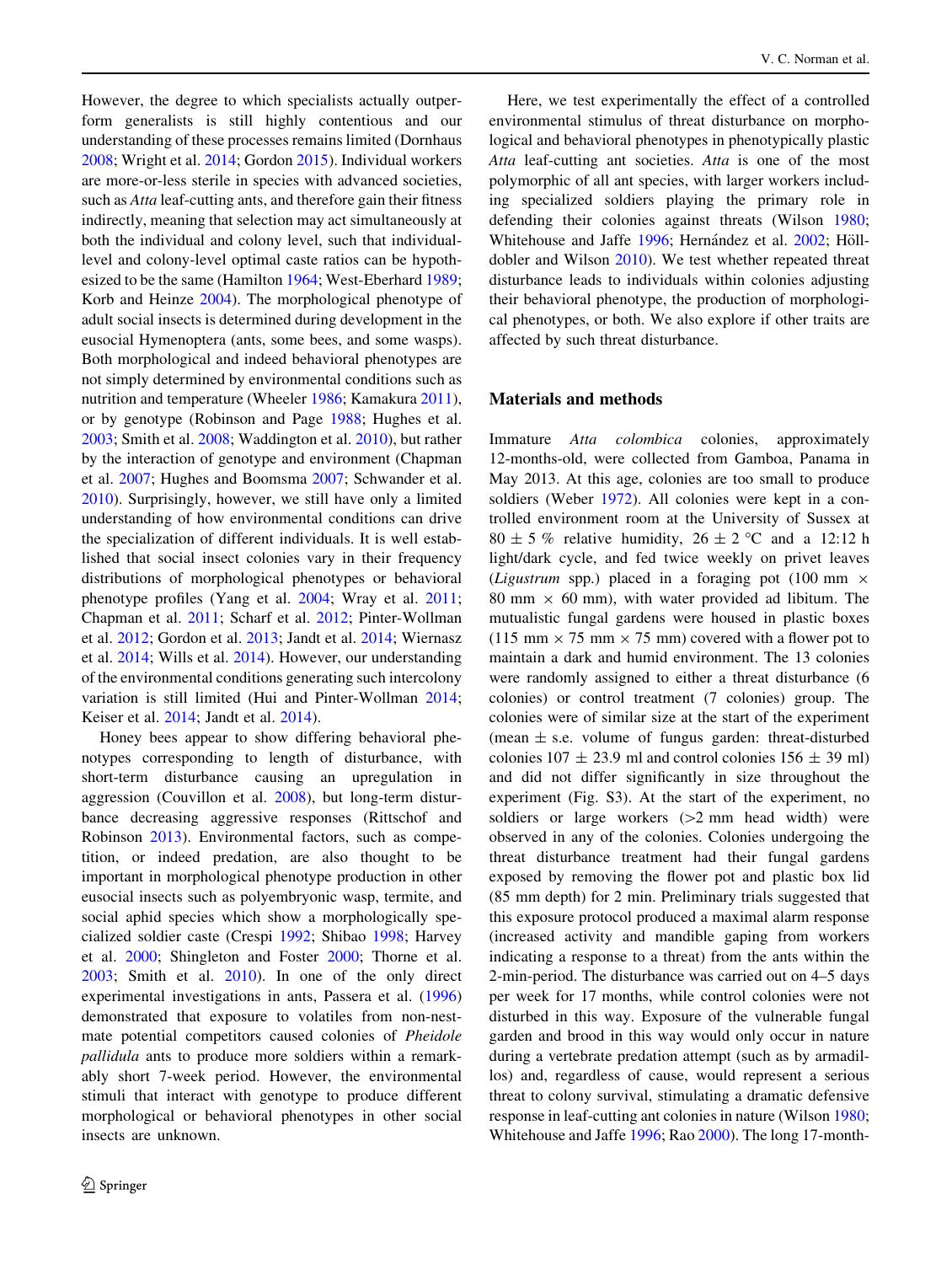period gave colonies ample time to alter the production of morphological phenotopes. Furthermore, given the development time in Atta is about 2 months (Weber [1972\)](#page-10-0) and that Passera et al. ([1996\)](#page-9-0) found changes in caste ratios after only 7 weeks, any changes in morphological phenotype should be present after this time. At the end of the disturbance period, the morphological and behavioral phenotypes of colonies were determined. After the end of this long-term experiment, we also carried out a shorter disturbance experiment to test at a finer-scale how quickly colonies could upregulate and downregulate their behavioral responses.

### Alteration of morphological phenotype

To determine if threat disturbance resulted in colonies producing larger individuals, the 50 largest workers from each colony after the 17 month disturbance period were photographed dorsally using a Canon EOS 350d dSLR camera and Canon EF 100 mm f/2.8 Macro lens under constant lighting conditions. Images were imported into Image J and the size of each individual was quantified by measuring the width of the head between the eyes, a commonly used measurement of size in ants, including Atta (Wilson [1980](#page-10-0); Hölldobler and Wilson [1990](#page-9-0); Hughes and Goulson [2001;](#page-9-0) Holman et al. [2011\)](#page-9-0). The colonies were too young and small to produce soldiers in significant numbers, but we also counted any soldiers, or large workers (2–3 mm head width), present to compare the numbers of soldiers between treatment and control colonies.

## Alteration of behavioral phenotype

During the last month of the long-term disturbance, assays were carried out to compare behavioral phenotypes of individuals within colonies that had either been disturbed or not. To see if threat disturbance affected the responsiveness of ants to threats, we carried out a mandible opening response (MOR) assay (Guerrieri and D'Ettorre [2008](#page-8-0); Norman et al. [2014\)](#page-9-0). Ants were chilled on ice until immobile and then harnessed in 0.2 ml pipette tips (Starlab, Bucks, UK), cut at the apex through which the ant's head was passed and secured with a thin strip of masking tape. Ants were left for 2 h in the harness to acclimatize before being assayed. Three threat treatments were tested in a random order on each ant: a freshly freeze-killed nestmate, a freshly killed non-nestmate (Acromyrmex echinatior) or a burst of carbon dioxide. The latter treatment has been used previously as specific stimulus for sampling defensive workers in Atta colonies by simulating a vertebrate preda-tion threat (Wilson [1980;](#page-10-0) Hölldobler and Wilson [2010\)](#page-9-0). The stimulus ants or carbon dioxide burst were gently placed in contact with an antenna of the focal ant for 10 s, and the response of the focal ant recorded as either opening its mandibles for  $>1$  s (a positive MOR), or not responding (Norman et al. [2014](#page-9-0)). For focal ants that showed a positive MOR, the duration of the response was also recorded. For each colony, this assay was carried out for randomly selected soldiers  $(>= 3$  mm head width), large workers (2–3 mm head width), medium-sized workers (1.2–2.0 mm head width), and small workers  $(\leq1.2 \text{ mm head width})$  to test if specific castes responded differently to defensive stimuli. Five individuals of each caste were tested in each colony, or as many as the colony had for colonies which had very few large workers.

To determine the phototaxis of ants, workers were placed individually in a 90 mm Petri dish, half of which had been covered with black tape (Norman and Hughes [2016](#page-9-0)). The ants were allowed to acclimatize for 5 min and then filmed for the subsequent 10 min. The proportion of time spent in the light half of the Petri dish was recorded for each individual. This was repeated for 120 ants from threat-disturbed colonies and 140 ants from control colonies (20 per colony in both cases), using randomly selected medium-sized and medium-aged external workers. Worker age correlates positively with a darkening of the cuticular coloration (Armitage and Boomsma [2010](#page-8-0)), therefore medium-aged ants could be distinguished by their coloration. To see if threat disturbance affected the aggressiveness of ants, individual ants were carefully touched on the head with the tip of a toothpick, similar to Pamminger et al. ([2014\)](#page-9-0). The reaction of the ant was ranked  $(0 =$  ignore,  $1 =$  antennate,  $2 =$  gape mandibles in a threat response,  $3 =$  bite). This was repeated for 120 ants from the disturbed colonies and 140 ants from the control colonies (20 ants per colony in both cases), using randomly selected medium-sized and medium-aged external workers to control for any differences between castes in aggression. Assays were carried out in the order listed above during the final month of the 17 month disturbance. Ants were returned to the colony after the assays with at least 5 days occurring between assays. Given the number of workers per colony [ca. 5000, of which ca. 3000 would be medias, for colonies of the size used here (Weber [1972](#page-10-0))], and that at least 5 days was left between assays, the likelihood of resampling the same ant for multiple assays was very low.

## Potential effects on other traits

To explore whether changes in the behavioral or morphological phenotypes of individuals in response to disturbance might affect other traits in ways that could be potentially negative, we compared the foraging rate, individual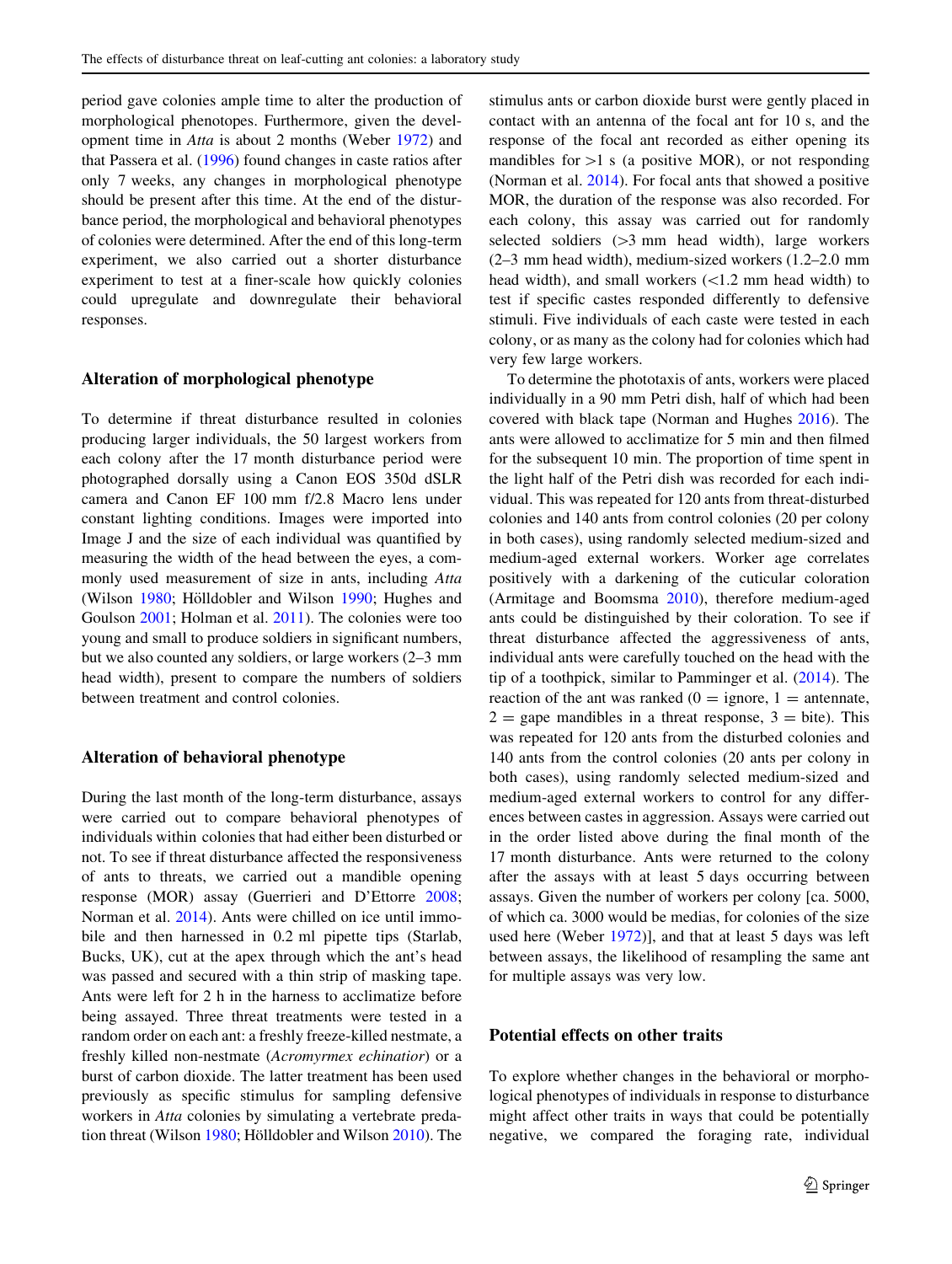immunity, and brood care propensity of ants from threatdisturbed and control colonies. With the exception of the immunity assays, ants were returned to their colonies after use; given the number of workers per colony and that at least 5 days occurred between assays, it was unlikely that ants were resampled for multiple assays.

Foraging rate was quantified 4 days following the last feed. The foraging pot of each colony was filled with leaves and the initial mass of the pot recorded. Each pot was then placed back with its respective colony for 1 h, after which the ants within the pots were removed and counted, and the pots reweighed to determine the proportion of leaf material that had been foraged during the 1 h foraging period. This was carried out once for each colony.

To quantify brood care propensity, individual ants were placed in a 90 mm Petri dish with a randomly selected nestmate larva, allowed to acclimatize for 5 min and then filmed for 10 min. The proportion of time spent interacting with larvae during the 10 min period was recorded. This was repeated with 20 medium-sized and medium-aged external workers from each colony. Using external workers avoided the disruption to the fungus chamber that sampling within-nest workers would have involved and external workers have been shown previously in many ant species to pick up brood found outside of the nest and to transport it back into the colony (Robinson et al. [2012](#page-9-0); Tragust et al. [2013\)](#page-9-0).

To determine the effect on individual-level immunity, we measured levels of the phenoloxidase (PO) and prophenoloxidase (PPO) immune enzymes in haemolymph. Haemolymph samples of 1 µl were collected from individual, freeze-killed ants using a calibrated, pulled glass capillary inserted under the cuticle of the thorax. Haemolymph was diluted 1:40 in ice-cold sodium cacodilate/  $CaCl<sub>2</sub> buffer (0.01 M Na-Cac, 0.005 M CaCl<sub>2</sub>), flash frozen$ in liquid nitrogen and stored at  $-80$  °C to disrupt haemocyte membranes and release cellular PPO. All reactions were prepared in 96-well plates on ice. 15 µl of diluted sample was placed in an individual well, together with 5 µl of distilled water for PO reactions or  $5 \mu l$  of the activation agent alpha-chymotrypsin  $(5 \text{ mg ml}^{-1})$ , in distilled water; Sigma Aldrich<sup>TM</sup>) for PPO reactions. Samples were then incubated for 5 min at room temperature. To start the reaction, 35  $\mu$ l of L-DOPA (4 mg ml<sup>-1</sup> in distilled water; prepared freshly and protected from light, Sigma Aldrich<sup>TM</sup>) was added to each well and the plate was placed in a Molecular Devices VersaMax micro-plate reader. Temperature was set to 30  $^{\circ}$ C and the absorbance of each sample at 492 nm was measured every 15 s over a period of 45 min using SoftMax Pro software. For each sample, the enzyme activity was calculated at the maximum slope (Vmax) in the linear phase of the reaction (usually 200–1000 s after the start of the reaction). Each plate had a control well, which contained only buffer and no sample, and all controls displayed essentially no enzyme activity during the reaction  $(<0.1 \text{ mOD min}^{-1})$ . Two technical replicates were carried out of each reaction and all samples where the reaction curved showed irregularities were excluded, leaving measurements of PO and PPO for 58 and 67 ants from disturbed colonies, and 50 and 63 ants from control colonies, respectively.

# Speed of behavioral plasticity

To see how quickly Atta colombica colonies altered their behavioral phenotype to disturbance, we carried out a finerscale threat disturbance experiment. Four months after the end of the long-term experiment (the length of at least one generation of adult workers (Weber [1972\)](#page-10-0), the remaining seven control colonies were split into equally sized subcolonies (ca. 500 ml fungus per subcolony) that were randomly assigned to either short-term disturbance or control group. Colonies were monogynous so the queen-right subcolony was randomly assigned between treatments. Disturbed subcolonies were disturbed in the same way as in the long-term experiment but for a period of only 2 weeks, with the behavioral phenotype of colonies being determined using the phototactic ( $N = 126$  per treatment group; 18 ants per subcolony), aggression ( $N = 140$  per treatment group; 20 ants per subcolony), and MOR assays using two stimuli treatment of a nestmate and a non-nestmate  $(N = 126$  and  $N = 136$  for the threat-disturbed and control treatment groups, respectively; 18–20 ants per subcolony). Colonies were then left undisturbed for a period of 2 weeks after which the assays were repeated with the same numbers of individuals to determine if colonies would then downregulate behaviors to match their prevailing environmental conditions.

## Statistical analyses

The size and behaviors of ants were compared between threat-disturbed and control colonies using generalized linear mixed models (GLMM), which included colony-oforigin as a random factor. The head width of ants, length of MOR, phototaxis, brood care, and proportion of leaves harvested in the foraging assays were compared using models with gamma distributions and log link function, while the propensities of ants to exhibit a MOR or aggressive response were compared with a binomial distribution and logit link function, and aggression scores using a multinomial distribution and probit link function. The number of ants in each foraging pot in the foraging assay was analyzed using a Poisson distribution with a log link function. Levels of PO and PPO were both log transformed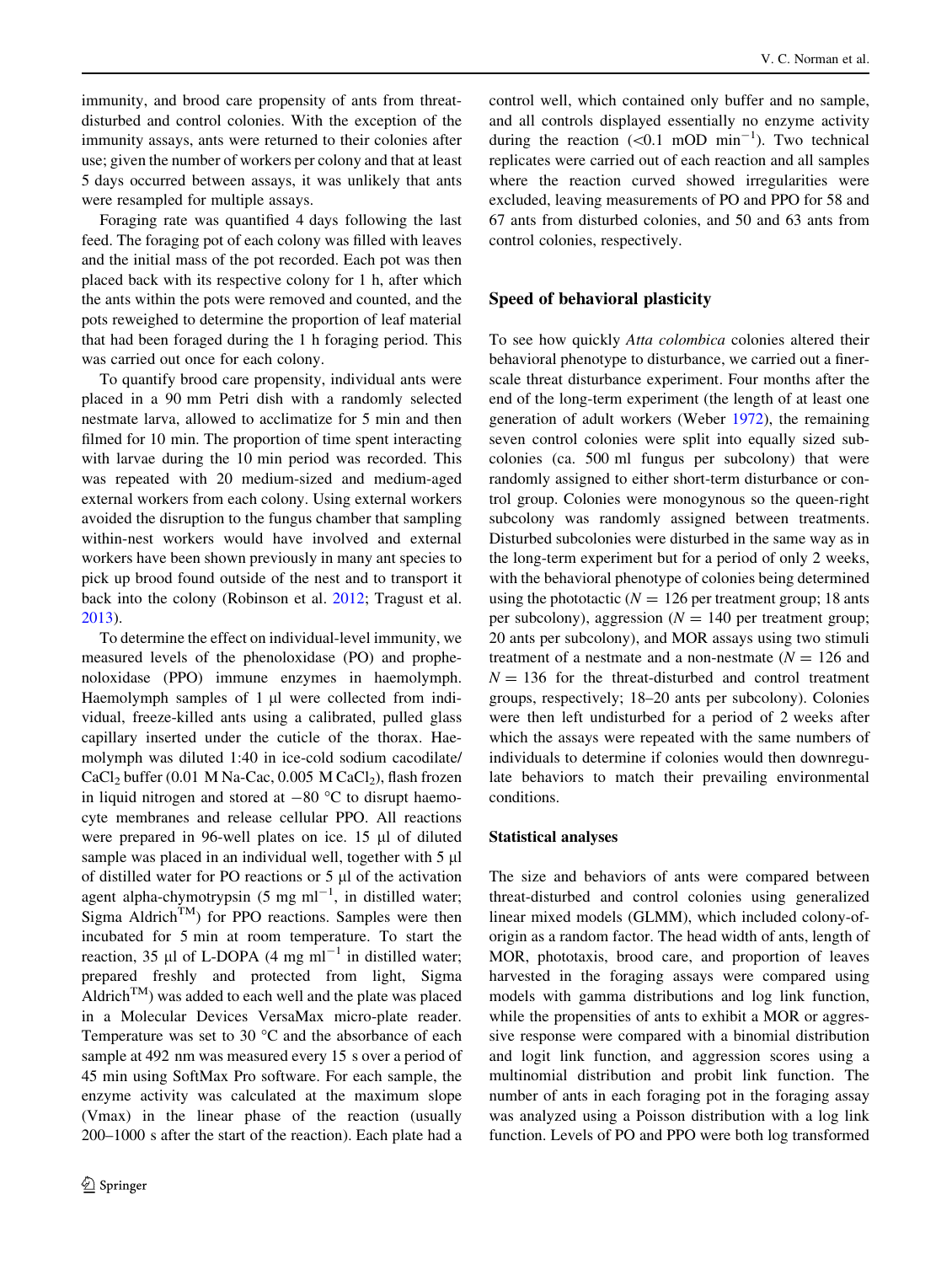to ensure normality and analyzed in a GLMM with a Gaussian distribution and identity link function. Colony size, measured as volume of fungus garden, was included as a covariate in all models to control for variation in colony sizes. Best fitting models were selected by comparison of AIC values. Overdispersion was checked for in all cases by calculating a dispersion parameter and none of the models was overdispersed. Nonsignificant interaction terms were removed stepwise in all cases to obtain the minimum adequate models. All statistics were performed in SPSS (v.20 SPSS Inc., Chicago, IL, USA).

# Results

### Long-term disturbance

There was no significant difference in the size of the largest 50 workers in the threat-disturbed and control colonies  $(F_{1,648} = 0.665; P = 0.415; Fig. 1a)$  $(F_{1,648} = 0.665; P = 0.415; Fig. 1a)$  $(F_{1,648} = 0.665; P = 0.415; Fig. 1a)$ . The number of soldiers produced was minimal over the 17 month experimental period (4 and 8 from all threat-disturbed and control colonies respectively). There were no differences between treatment and control colonies in the numbers of large workers or soldiers in them over the last 6 months (Fig. S4), and no indication anecdotally of differences before that either. However, there was an effect of the disturbance treatment on the behavior of ants in the colonies. Ants from the threat-disturbed colonies spent significantly more time in the lightened half of a Petri dish compared to ants from control colonies  $(F_{1,258} = 17.09; P < 0.001;$ Fig. [1](#page-5-0)b). In the MOR assay, ants from the threat-disturbed colonies were also significantly more threat responsive compared to those from the control colonies ( $F_{1,719} = 4.15$ ;  $P = 0.042$ ; Fig. [1c](#page-5-0)), and individuals that gaped their mandibles did so for significantly longer ( $F_{1,182} = 6.42$ ;  $P = 0.012$  $P = 0.012$  $P = 0.012$ ; Fig. 1d). Overall, all ants from both treatment groups, showed significantly different responses between the three stimuli in both MOR propensity and duration  $(F_{2,719} = 17.1 \quad P < 0.001; \quad \text{Fig. S1a}; \quad F_{2,182} = 16.7;$  $P < 0.001$ ; Fig. S1b, respectively). Size of the focal ant showed no significant relationship with either propensity or duration of MOR response  $(F_{3,719} = 1.08, P = 0.36,$  and  $F_{3,182} = 0.99$ ,  $P = 0.4$ , respectively). In the aggression assay, ants from the threat-disturbed colonies did not show a difference in propensity to be aggressive compared to ants from the control colonies  $(F_{1,128} = 0.634; P = 0.427;$ Fig. [1](#page-5-0)f), but when they did show an aggressive response, they showed a significantly higher aggression score  $(F_{2,256} = 3.39; P = 0.035; Fig. 1e)$  $(F_{2,256} = 3.39; P = 0.035; Fig. 1e)$  $(F_{2,256} = 3.39; P = 0.035; Fig. 1e)$ . Colony size (volume of fungus) showed no relationships with the size of workers, the propensity or duration of MORs, phototaxis or aggression  $(F_{1,257} = 0.912, P = 0.340; F_{1,962} = 0.001,$ 

 $P = 0.983$ ;  $F_{1,321} = 0.758$ ,  $P = 0.385$ ;  $F_{1,258} = 0.546$ ,  $P = 0.461$ ;  $F_{2,253} = 0.250$ ,  $P = 0.779$ , respectively).

In the assays exploring potential effects on other traits, there was no difference between the threat-disturbed and control colonies in the number of ants in the foraging pots after 1 h  $(F_{1,11} = 0.172; P = 0.686; Fig. 2a)$  $(F_{1,11} = 0.172; P = 0.686; Fig. 2a)$  $(F_{1,11} = 0.172; P = 0.686; Fig. 2a)$ , but the threat-disturbed colonies nevertheless harvested significantly less leaf material than the control colonies during the 1 h period ( $F_{1,11} = 31.8; P < 0.001;$  Fig. [2b](#page-6-0)). Colony size showed no significant relationship with either the number of ants in the foraging pot, nor (marginally) on the amount of leaf material they harvested  $(F_{1,10} = 2.16; P = 0.172;$  $F_{1,10} = 4.67, P = 0.056$ , respectively). There was no significant effect of disturbance on the immunocompetence of ants in terms of either PO or PPO activity ( $F_{2,105} = 0.165$ ;  $P = 0.848$ , and  $F_{2,126} = 0.144$ ;  $P = 0.866$ ; Fig. [2c](#page-6-0)), nor on the propensity of ants to pick up brood ( $F_{1,248} = 0.076$ ;  $P = 0.784$ ; Fig. [2d](#page-6-0)). There was no significant difference in size of colonies at the end of the experiment ( $F_{1,11} = 0.20$ ;  $P = 0.663$ ; mean  $\pm$  s.e. size of threat disturbance and control colonies were  $1087 \pm 182$  and  $1176 \pm 120$  ml of fungus garden, respectively), or over the course of the experiment (Fig. S3).

#### Speed of behavioral plasticity

After 2 weeks of disturbance, ants from disturbed subcolonies spent significantly more time in the light half of a Petri dish and were significantly more threat responsive than ants from control colonies  $(F_{1,250} = 6.36, P = 0.012,$ Fig. [3](#page-7-0)a and  $F_{1,527} = 20.6$ ,  $P < 0.001$ , Fig. [3c](#page-7-0), respectively). They were also significantly more aggressive than ants from control colonies, both in the propensity to show an aggressive response  $(F_{1,278} = 14.15; P < 0.001;$  Fig. [3](#page-7-0)e) and in the aggressiveness of responses  $(F_{2,184} = 3.19;$  $P = 0.044$ ; Fig. [3g](#page-7-0)). Two weeks after this short-term disturbance had ended, there was no difference between ants from disturbed and control colonies in their threat response behavior ( $F_{1,530} = 1.91; P = 0.179;$  Fig. [3d](#page-7-0)), propensity to be aggressive  $(F_{1,278} = 0.758; P = 0.385; Fig. 3f)$  $(F_{1,278} = 0.758; P = 0.385; Fig. 3f)$  $(F_{1,278} = 0.758; P = 0.385; Fig. 3f)$  or aggression score  $(F_{1,176} = 0.671; P = 0.414; Fig. 3h)$  $(F_{1,176} = 0.671; P = 0.414; Fig. 3h)$  $(F_{1,176} = 0.671; P = 0.414; Fig. 3h)$ , and ants from disturbed colonies spent less, not more, time in the light half of a Petri dish  $(F_{1,250} = 7.98; P = 0.005;$ Fig. [3](#page-7-0)b).

### **Discussion**

Repeated threat disturbance of colonies over a prolonged period did not affect the investment by small leaf-cutting ant colonies into morphological phenotypes, but it did alter the behavioral phenotypes of individuals within disturbed colonies. Ants from disturbed colonies were significantly more threat responsive,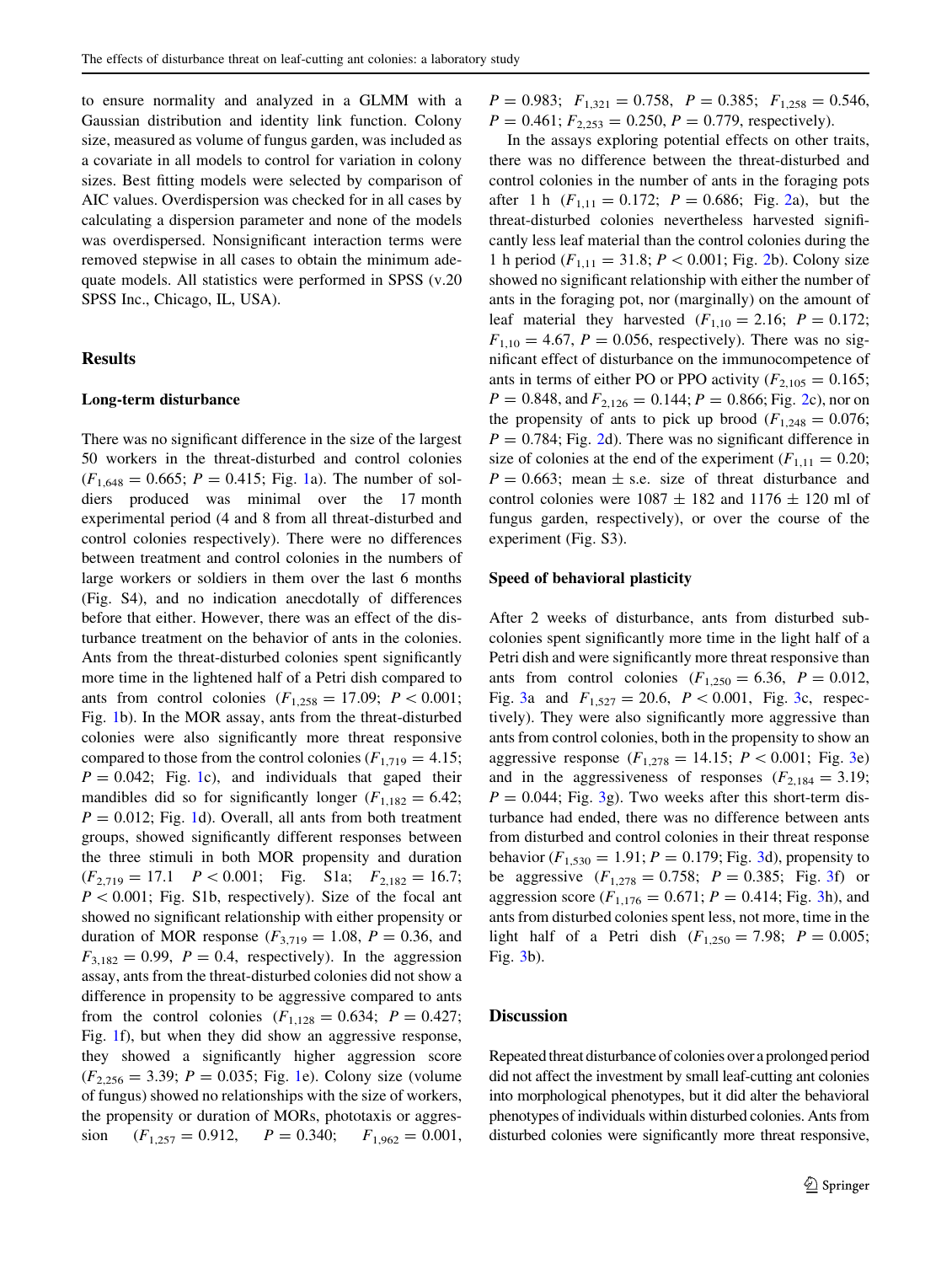<span id="page-5-0"></span>Fig. 1 The mean  $\pm$  s.e. morphological and behavioral phenotypes of Atta leaf-cutting ant workers from threatdisturbed colonies (gray) and control colonies (white): a head width of the 50 largest workers in each colony, b proportion of time spent in the light half of a half-blackened Petri dish, c proportion of positive mandible opening responses (MORs) to threat stimuli, d length of MOR to three threat stimuli (different letters indicate significantly different responses between treatment stimuli), e aggression score (ranging from  $0 =$  no aggression to  $3 =$  bite), and f proportion of aggressive interactions. Colonies either received a substantial threatdisturbance every week for 17 months or were not disturbed in this way (control colonies). Asterisks indicate a significant difference between threatdisturbed and control colonies  $(*P<0.05, **P<0.01,$ \*\*\* $P < 0.001$ 



aggressive, and phototactic than ants from control colonies, and this change in behavioral phenotype occurred after as little as 2 weeks of threat disturbance, showing how rapidly social insect colonies can behaviorally buffer themselves in the face of environmental perturbation.

The lack of any effect of frequent, and quite substantial, nest disturbances over such a prolonged period of time (17 months) on the production of soldiers or the size of large workers is at first sight surprising. Colonies of many ant species, including *Atta* leaf-cutting ants, show considerable variation within and between populations in the frequency distributions of morphological phenotypes (Davidson [1978](#page-8-0); Oster and Wilson [1978](#page-9-0); Wetterer [1995](#page-10-0); Yang et al. [2004](#page-10-0); Hölldobler and Wilson [2010;](#page-9-0) Wills et al. [2014](#page-10-0)), and it seems plausible that such intercolony variation may at least in part be a response to environmental conditions. Pheidole ant colonies have been shown experimentally to produce more soldiers within only seven weeks when under greater perceived threat from competitors (Passera et al. [1996](#page-9-0)). It is unlikely that the 17 month duration of disturbance in the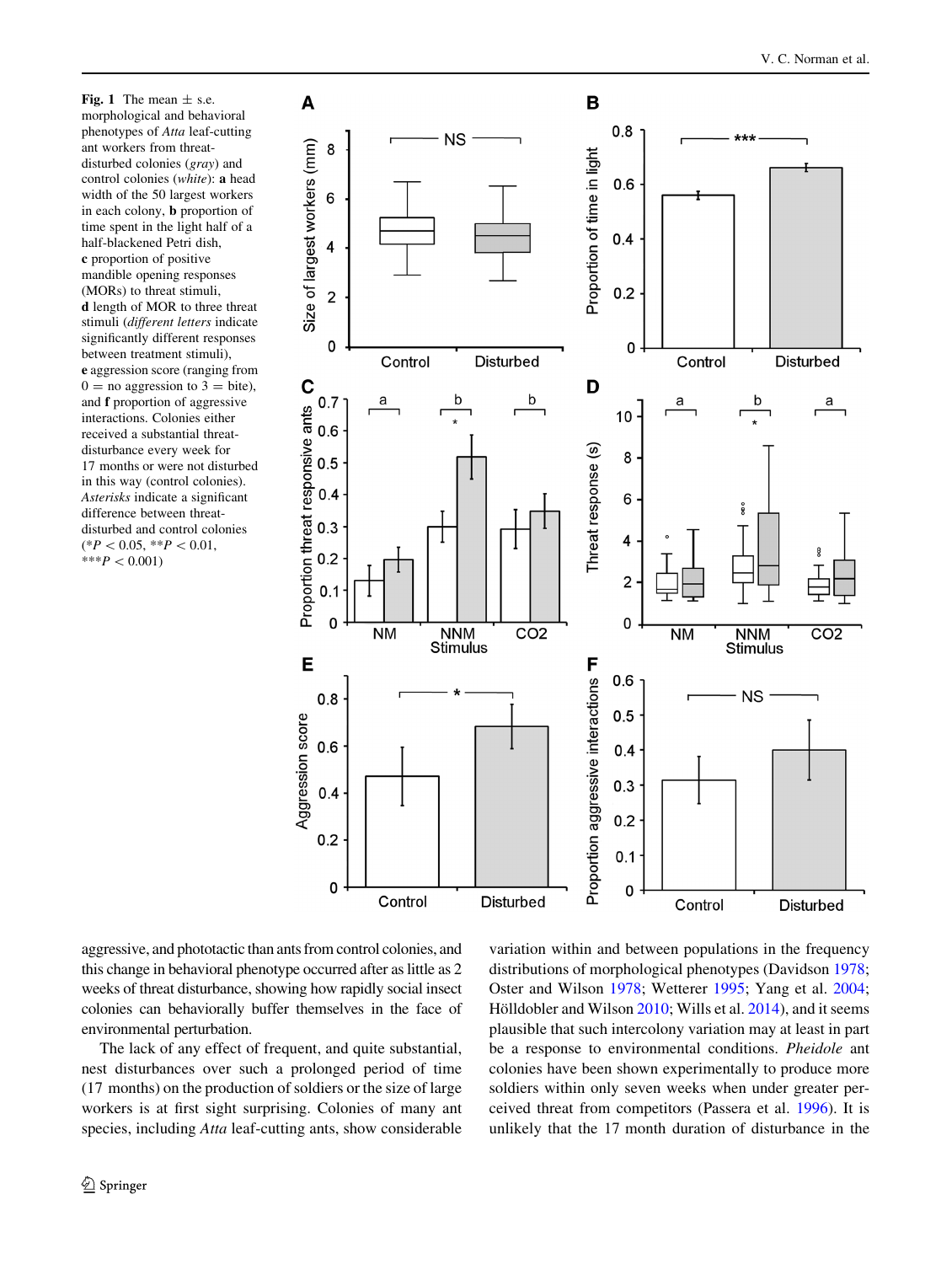<span id="page-6-0"></span>experiment here was insufficient for a shift in caste investment given that the development time in Atta is about 2 months (Weber [1972](#page-10-0)), and that the disruption of morphological phenotypes can produce a change in allocation after 8 weeks in Acromyrmex leaf-cutting ants (Hughes and Boomsma [2007](#page-9-0)). It is also unlikely that the leaf-cutting ant colonies studied here were not genetically capable of producing larger workers or soldiers, given the relatively high intracolonial genetic diversity and genotypic variation in size propensity shown by this species (Helmkampf et al. [2008;](#page-9-0) Evison and Hughes [2011](#page-8-0); Holman et al. [2011](#page-9-0)). The lack of an alteration to threat disturbance in the morphological phenotype distributions of colonies indicates that some other factor or constraint outweighed the stimulus from the disturbance. The exact cause is unknown, but while all colonies were healthy and old enough to produce larger workers, they were relatively small (Weber [1972\)](#page-10-0). The production of larger phenotypes, particularly soldiers, will require the investment of substantially more resources than smaller workers (Oster and Wilson [1978](#page-9-0); Segers et al. [2015](#page-9-0)). That resource limitation prevented the colonies from increasing their production of larger defensive individuals is therefore one possible explanation for the results.

Although constraints such as resource limitation may therefore limit the ability of social insect colonies to alter their morphological phenotypes, insect societies have other routes to phenotypic plasticity available to them and in this case showed an alteration of their behavioral phenotype. The results from the MOR assay indicate that all castes upregulate their individual-level threat responsiveness in response to colony threat disturbance rather than this response being limited to certain castes. Furthermore, medium-sized workers also showed an upregulation of aggression, phototaxis, and threat response behavior (Chapman et al. [2011](#page-8-0); Bengston and Dornhaus [2014\)](#page-8-0). This behavioral flexibility, particularly where aggressive or

Fig. 2 The mean  $\pm$  s.e. effects of threat disturbance on: a number of ants present in a foraging pot after 1 h, b proportion of leaf material harvested after 1 h, c activity of the phenyloxidase (PO) and prophenyloxidase (PPO) immune enzymes, and d the proportion of time ants spent showing brood care behaviors over a 10 min period. Colonies either received a substantial threat-disturbance every week for 17 months or were not disturbed in this way (control colonies). Asterisks indicate a significant difference between threat-disturbed and control colonies ( $P \lt 0.001$ )

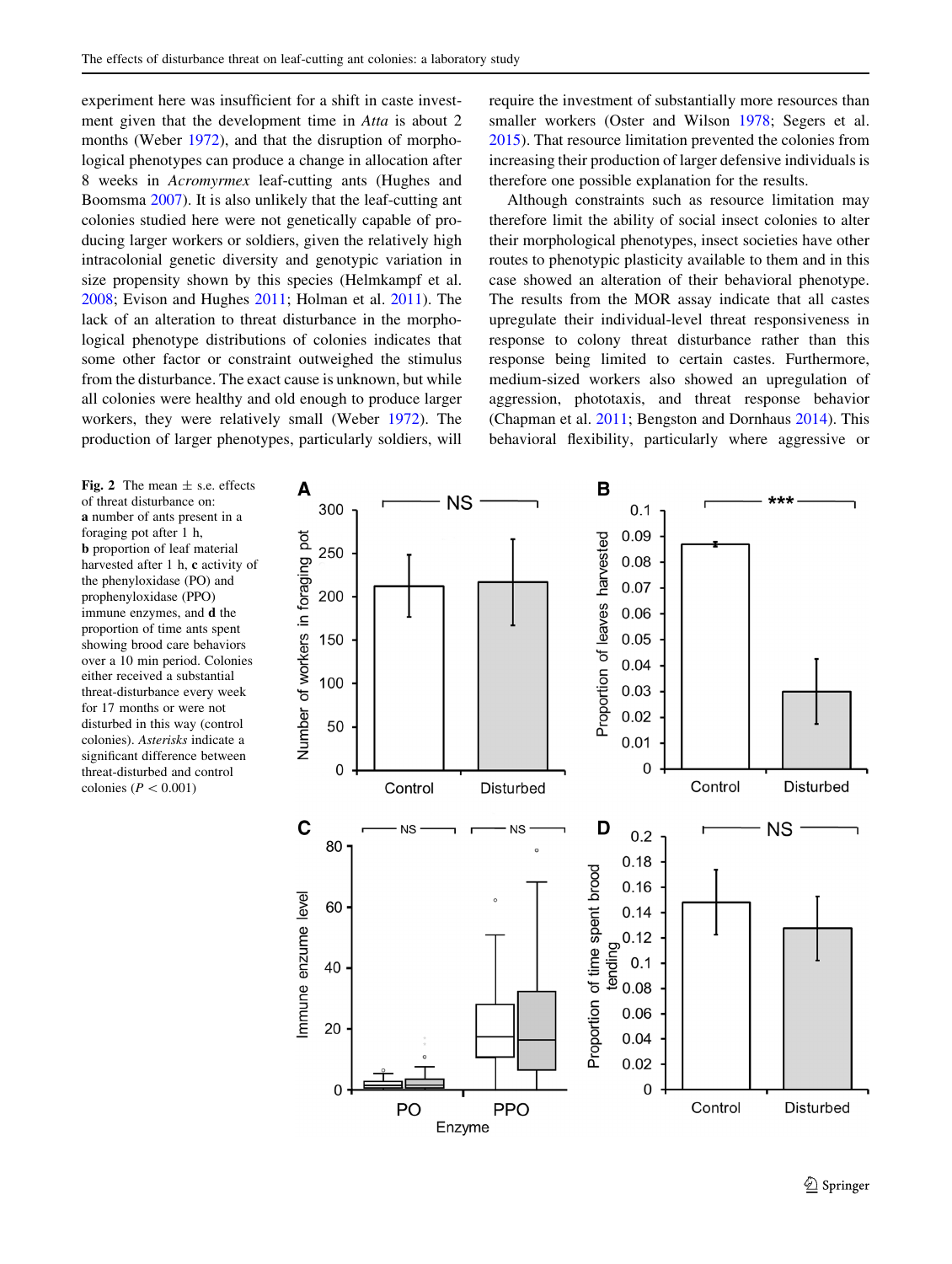<span id="page-7-0"></span>Fig. 3 The mean  $\pm$  s.e. behavioral phenotypes of Atta leaf-cutting ant workers from threat-disturbed colonies (gray bars) and control colonies (white bars) after short-term disturbance. Left hand graphs (a, c, e, g) indicate behavioral assays after 2 weeks of threat disturbance. Right hand graphs indicate (b, d, f, h) behavioral phenotypes 2 weeks after disturbance had ended. a, b Shows proportion of time in the light half of a half-blackened Petri dish, c, d the proportion of positive mandible opening responses (MORs) to threat stimuli (pooled responses to nestmates and non-nestmates), and e, f the average proportion of aggressive interactions and g, h the average aggression score. Colonies either received a substantial threat disturbance every day for 2 weeks or were not disturbed in this way. Asterisks indicate a significant difference between threatdisturbed and control colonies  $(*P<0.05, **P<0.01,$ \*\*\* $P < 0.001$ ) while *different* letters above columns in c and d indicate behavioral stimuli which differed significantly from one another in pairwise comparisons



defensive behaviors are involved, could therefore offer a more adaptable and plastic alternative to a costly investment in a morphological defensive phenotype (West-Eberhard

[1989](#page-10-0); Tufto [2000;](#page-10-0) Sih et al. [2004\)](#page-9-0). The short-term disturbance experiment showed that the behavioral upregulation was dynamic, being upregulated after only 2 weeks of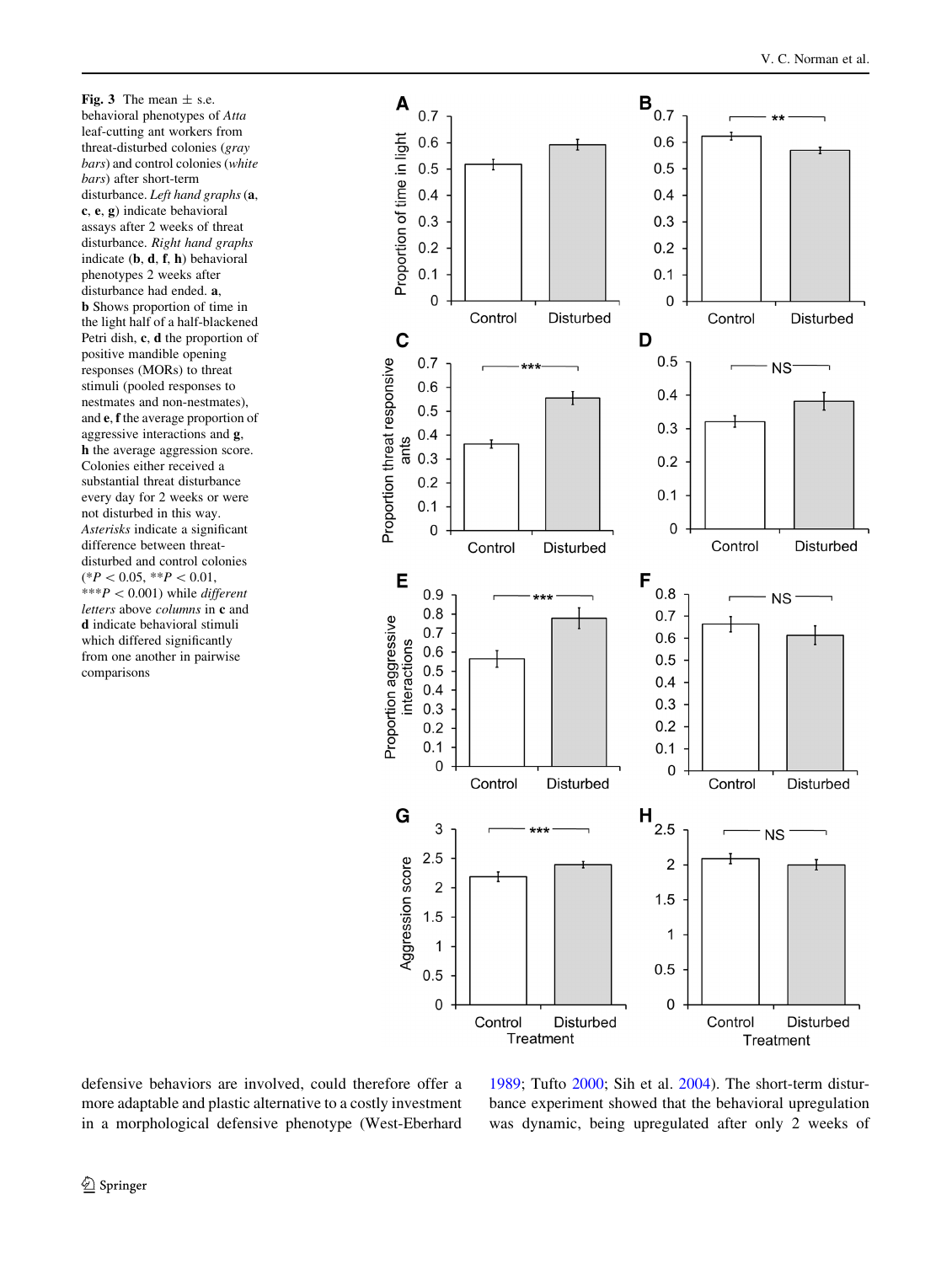<span id="page-8-0"></span>disturbance, and downregulated again with 2 weeks of the disturbance ending. For most variables, 2 weeks after the disturbance had ended the behavior of disturbed colonies was downregulated to levels similar to those of control colonies, although phototaxis appeared to be downregulated further. This highlights the highly plastic nature of behavioral phenotypes in social insect colonies as well as the exceptional capabilities of colonies to behaviorally buffer themselves in response to environmental disturbance (Robinson [1992;](#page-9-0) Pamminger et al. [2011](#page-9-0); Gordon et al. 2013; Yan et al. [2014](#page-10-0)).

In contrast to some other studies (Rittschof and Robinson [2013\)](#page-9-0), the behavioral upregulation showed no evidence of habituation, with the level of upregulation after 17 months being very similar to that after 2 weeks. Anecdotally there was no evidence of morphological habituation either, with the number of large workers remaining small in both treatment groups over the course of the experiment (Fig. S4). The lack of habituation may perhaps be due to the severity of the disturbance in the experiment, and of the predator threat that exposure of the fungal garden would indicate in nature (Rao [2000](#page-9-0)). Interestingly, there was some evidence from our limited assays that the change in behavioral phenotype may affect other traits, with workers from threat-disturbed colonies harvesting less material than those from control colonies during the brief 1 h foraging assay, in spite of the same number of ants having been recruited to the food. There was no difference in the size of fungal gardens of threat-disturbed and control colonies over the course of the experiment, showing that any effect on foraging rate did not have an effect on colony growth in the competitor-free, food-rich environment of the experiment. It would therefore be interesting to see whether threat-disturbed colonies have lower foraging rate over a longer time period and whether this would impact colony growth, either when competitors are present or when food is more transiently available.

This study highlights that changes in behavioral phenotype may offer a more rapid and flexible alternative to changes in morphological phenotypes. Social organisms are particularly interesting in this regard because phenotypes can be expressed at both individual and group levels (Korb and Heinze [2004](#page-9-0); Chapman et al. 2011; Dornhaus et al. 2012), and further investigation of the dynamic relationships between phenotypes and environmental cues is likely to be very useful in elucidating the evolution and dynamics of phenotypic plasticity.

Acknowledgements We thank Allen Herre, Hermogenes Fernández-Marín and the Smithsonian Tropical Research Institute for facilitating the collection of ant colonies, the Autoridad Nacional del Ambiente (ANAM) for permission to collect and export the colonies, and members of the Hughes Lab and two anonymous reviewers for comments on the manuscript. We also thank the Biotechnology and

Biological Sciences Research Council (BBSRC) (BB/J011339/1) and Syngenta for funding. All data supporting this study are provided as supplementary information accompanying this paper.

Open Access This article is distributed under the terms of the Creative Commons Attribution 4.0 International License ([http://](http://creativecommons.org/licenses/by/4.0/) [creativecommons.org/licenses/by/4.0/](http://creativecommons.org/licenses/by/4.0/)), which permits unrestricted use, distribution, and reproduction in any medium, provided you give appropriate credit to the original author(s) and the source, provide a link to the Creative Commons license, and indicate if changes were made.

# References

- Armitage SAO, Boomsma JJ (2010) The effects of age and social interactions on innate immunity in a leaf-cutting ant. J Insect Physiol 56:780–787
- Bengston SE, Dornhaus A (2014) Be meek or be bold? A colony-level behavioral syndrome in ants. Proc R Soc B 281:20140518. doi:[10.](http://dx.doi.org/10.1098/rspb.2014.0518) [1098/rspb.2014.0518](http://dx.doi.org/10.1098/rspb.2014.0518)
- Boag PT, Grant PR (1981) Intense natural selection in a population of Darwin's finches (Geospizinae) in the Galapgos. Science 214:82–85
- Bourke A, Franks NR (1995) Social evolution in ants. Princeton University Press, Princeton
- Chapman NC, Oldroyd BP, Hughes WOH (2007) Differential responses of honeybee (Apis mellifera) patrilines to changes in stimuli for the generalist tasks of nursing and foraging. Behav Ecol Sociobiol 61:1185–1194. doi[:10.1007/s00265-006-0348-0](http://dx.doi.org/10.1007/s00265-006-0348-0)
- Chapman BB, Thain H, Coughlin J, Hughes WOH (2011) Behavioral syndromes at multiple scales in Myrmica ants. Anim Behav 82:391–397
- Couvillon MJ, Robinson EJH, Atkinson B et al (2008) En garde: rapid shifts in honeybee, Apis mellifera, guarding behavior are triggered by onslaught of conspecific intruders. Anim Behav 76:1653–1658. doi:[10.1016/j.anbehav.2008.08.002](http://dx.doi.org/10.1016/j.anbehav.2008.08.002)
- Crespi BJ (1992) Eusociality in Australian gall thrips. Nature 359:724–726
- Davidson DW (1978) Size variability in the worker caste of a social insect (Veromessor pergandei Mayr) as a function of the competitive environment. Am Nat 112:523–532. doi[:10.1086/](http://dx.doi.org/10.1086/283294) [283294](http://dx.doi.org/10.1086/283294)
- Dornhaus A (2008) Specialization does not predict individual efficiency in an ant. PLoS Biol 6:e285. doi[:10.1371/journal.](http://dx.doi.org/10.1371/journal.pbio.0060285) [pbio.0060285](http://dx.doi.org/10.1371/journal.pbio.0060285)
- Dornhaus A, Powell S, Bengston S (2012) Group size and its effects on collective organization. Annu Rev Entomol 57:123–141. doi:[10.](http://dx.doi.org/10.1146/annurev-ento-120710-100604) [1146/annurev-ento-120710-100604](http://dx.doi.org/10.1146/annurev-ento-120710-100604)
- Engel K, Tollrian R (2009) Inducible defences as key adaptations for the successful invasion of *Daphnia lumholtzi* in North America? Proc R Soc B 276:1865–1873. doi:[10.1098/rspb.2008.1861](http://dx.doi.org/10.1098/rspb.2008.1861)
- Evison SEF, Hughes WOH (2011) Genetic caste polymorphism and the evolution of polyandry in Atta leaf-cutting ants. Naturwiss 98:643–649. doi[:10.1007/s00114-011-0810-3](http://dx.doi.org/10.1007/s00114-011-0810-3)
- Gordon DM (2015) From division of labor to the collective behavior of social insects. Behav Ecol Sociobiol 70:1–8
- Gordon DM, Dektar KN, Pinter-Wollman N (2013) Harvester ant colony variation in foraging activity and response to humidity. PLoS One 8:e63363. doi[:10.1371/journal.pone.0063363](http://dx.doi.org/10.1371/journal.pone.0063363)
- Guerrieri FJ, D'Ettorre P (2008) The mandible opening response: quantifying aggression elicited by chemical cues in ants. J Exp Biol 211:1109–1113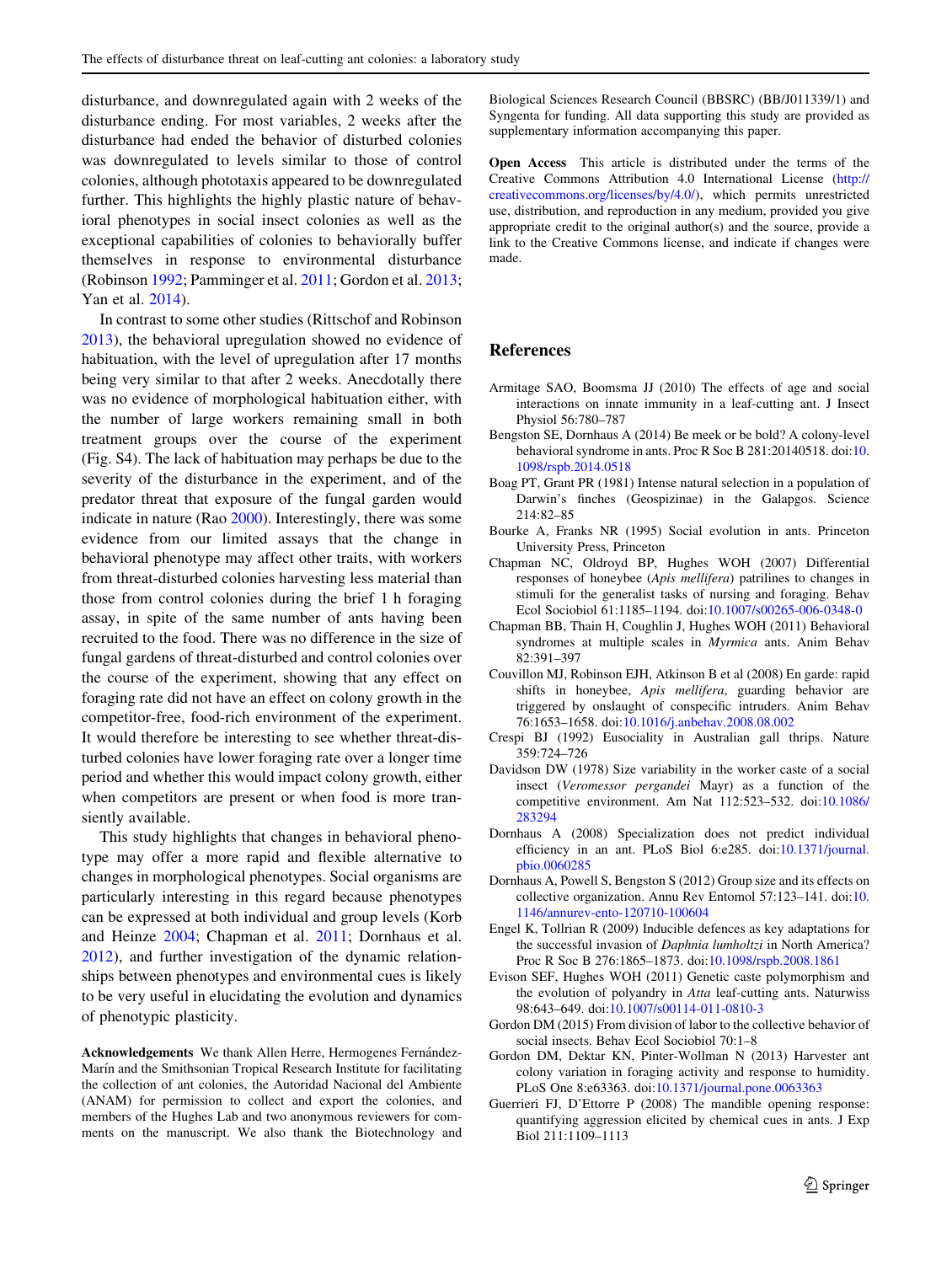- <span id="page-9-0"></span>Hamilton WD (1964) The genetical evolution of social behavior. II. J Theor Biol 7:17–52
- Harvey JA, Corley LS, Strand MR (2000) Competition induces adaptive shifts in caste ratios of a polyembryonic wasp. Nature 406:183–186. doi:[10.1038/35018074](http://dx.doi.org/10.1038/35018074)
- Helmkampf M, Gadau J, Feldhaar H (2008) Population and sociogenetic structure of the leaf-cutter ant Atta colombica (Formicidae, Myrmicinae). Insect Soc 55:434–442. doi:[10.](http://dx.doi.org/10.1007/s00040-008-1024-3) [1007/s00040-008-1024-3](http://dx.doi.org/10.1007/s00040-008-1024-3)
- Hernández JV, López H, Jaffe K (2002) Nestmate recognition signals of the leaf-cutting ant Atta laevigata. J Insect Physiol 48:287–295
- Hölldobler B, Wilson EO (1990) The ants. Harvard University Press, Berlin
- Hölldobler B, Wilson EO (2010) The leafcutter ants. W. W. Norton  $&$ Company, New York
- Holman L, Stürup M, Trontti K, Boomsma JJ (2011) Random sperm use and genetic effects on worker caste fate in Atta colombica leaf-cutting ants. Mol Ecol 20:5092–5102. doi:[10.1111/j.1365-](http://dx.doi.org/10.1111/j.1365-294X.2011.05338.x) [294X.2011.05338.x](http://dx.doi.org/10.1111/j.1365-294X.2011.05338.x)
- Hughes WOH, Boomsma JJ (2007) Genetic polymorphism in leafcutting ants is phenotypically plastic. Proc R Soc B 274:1625–1630. doi[:10.1098/rspb.2007.0347](http://dx.doi.org/10.1098/rspb.2007.0347)
- Hughes WOH, Goulson D (2001) Polyethism and the importance of context in the alarm reaction of the grass-cutting ant, Atta capiguara. Behav Ecol Sociobiol 43:503–508. doi[:10.1007/](http://dx.doi.org/10.1007/s002650100321) [s002650100321](http://dx.doi.org/10.1007/s002650100321)
- Hughes WOH, Sumner S, Van Borm S, Boomsma JJ (2003) Worker caste polymorphism has a genetic basis in Acromyrmex leafcutting ants. Proc Natl Acad Sci USA 100:9394–9397. doi:[10.](http://dx.doi.org/10.1073/pnas.1633701100) [1073/pnas.1633701100](http://dx.doi.org/10.1073/pnas.1633701100)
- Hui A, Pinter-Wollman N (2014) Individual variation in exploratory behavior improves speed and accuracy of collective nest selection by Argentine ants. Anim Behav 93:261–266. doi:[10.1016/j.](http://dx.doi.org/10.1016/j.anbehav.2014.05.006) [anbehav.2014.05.006](http://dx.doi.org/10.1016/j.anbehav.2014.05.006)
- Jandt JM, Bengston S, Pinter-Wollman N et al (2014) Behavioral syndromes and social insects: personality at multiple levels. Biol Rev 89:48–67. doi:[10.1111/brv.12042](http://dx.doi.org/10.1111/brv.12042)
- Kamakura M (2011) Royalactin induces queen differentiation in honeybees. Nature 473:478-483. doi:[10.1038/nature10093](http://dx.doi.org/10.1038/nature10093)
- Keiser CN, Jones DK, Modlmeier AP, Pruitt JN (2014) Exploring the effects of individual traits and within-colony variation on task differentiation and collective behavior in a desert social spider. Behav Ecol Sociobiol. doi:[10.1007/s00265-014-1696-9](http://dx.doi.org/10.1007/s00265-014-1696-9)
- Korb J, Heinze J (2004) Multilevel selection and social evolution of insect societies. Naturwiss 91:291–304. doi[:10.1007/s00114-004-](http://dx.doi.org/10.1007/s00114-004-0529-5) [0529-5](http://dx.doi.org/10.1007/s00114-004-0529-5)
- Lande R (1985) Expected time for random genetic drift of a population between stable phenotypic states. Proc Natl Acad Sci USA 82:7641–7645. doi:[10.1073/pnas.82.22.7641](http://dx.doi.org/10.1073/pnas.82.22.7641)
- Lomolino MV (2005) Body size evolution in insular vertebrates: generality of the island rule. J Biogeogr 32:1683–1699. doi:[10.](http://dx.doi.org/10.1111/j.1365-2699.2005.01314.x) [1111/j.1365-2699.2005.01314.x](http://dx.doi.org/10.1111/j.1365-2699.2005.01314.x)
- McNab BK (1971) On the ecological significance of Bergmann's rule. Ecology 52:845–854. doi[:10.2307/1936032](http://dx.doi.org/10.2307/1936032)
- Norman VC, Hughes WOH (2016) Behavioral effects of juvenile hormone and their influence on division of labour in leaf-cutting ant societies. J Exp Biol 219:8–11. doi:[10.1242/jeb.132803](http://dx.doi.org/10.1242/jeb.132803)
- Norman VC, Hoppé M, Hughes WOH (2014) Old and wise but not size: factors affecting threat response behavior and nestmate recognition in Acromyrmex echinatior leaf-cutting ants. Insect Soc 61:289–296. doi:[10.1007/s00040-014-0355-5](http://dx.doi.org/10.1007/s00040-014-0355-5)
- Oster GF, Wilson EO (1978) Caste and ecology in the social insects. Princeton University Press, Princeton
- Pamminger T, Scharf I, Pennings PS, Foitzik S (2011) Increased host aggression as an induced defense against slave-making ants. Behav Ecol 22:255–260. doi:[10.1093/beheco/arq191](http://dx.doi.org/10.1093/beheco/arq191)

- Pamminger T, Foitzik S, Kaufmann KC et al (2014) Worker personality and its association with spatially structured division of labor. PLoS One 9:e79616. doi:[10.1371/journal.pone.0079616](http://dx.doi.org/10.1371/journal.pone.0079616)
- Passera L, Roncin E, Kaufmann B, Keller L (1996) Increased soldier production in ant colonies exposed to intraspecific competition. Nature 379:630–631
- Pinter-Wollman N, Gordon DM, Holmes S (2012) Nest site and weather affect the personality of harvester ant colonies. Behav Ecol 23:1022–1029. doi:[10.1093/beheco/ars066](http://dx.doi.org/10.1093/beheco/ars066)
- Rao M (2000) Variation in leaf-cutter ant (Atta sp.) densities in forest isolates: the potential role of predation. J Trop Ecol 16:209–225
- Rittschof CC, Robinson GE (2013) Manipulation of colony environment modulates honey bee aggression and brain gene expression. Genes Brain Behav 12:802–811. doi:[10.1111/gbb.12087](http://dx.doi.org/10.1111/gbb.12087)
- Robinson GE (1992) Regulation of division of labor in insect societies. Ann Rev Entomol 37:637–665. doi[:10.1146/annurev.ento.37.1.](http://dx.doi.org/10.1146/annurev.ento.37.1.637) [637](http://dx.doi.org/10.1146/annurev.ento.37.1.637)
- Robinson GE, Page RE (1988) Genetic determination of guarding and undertaking in honey-bee colonies. Nature 333:356–358. doi:[10.](http://dx.doi.org/10.1038/333356a0) [1038/333356a0](http://dx.doi.org/10.1038/333356a0)
- Robinson EJH, Feinerman O, Franks NR (2012) Experience, corpulence and decision making in ant foraging. J Exp Biol 215:2653–2659. doi[:10.1242/jeb.071076](http://dx.doi.org/10.1242/jeb.071076)
- Rosenzweig ML (1968) The strategy of body size in mammalian carnivores. Am Midl Nat 80:299–315. doi[:10.2307/2423529](http://dx.doi.org/10.2307/2423529)
- Scharf I, Modlmeier AP, Fries S et al (2012) Characterizing the collective personality of ant societies: aggressive colonies do not abandon their home. PLoS One 7:1–7. doi:[10.1371/journal.pone.](http://dx.doi.org/10.1371/journal.pone.0033314) [0033314](http://dx.doi.org/10.1371/journal.pone.0033314)
- Schwander T, Lo N, Beekman M et al (2010) Nature versus nurture in social insect caste differentiation. Trends Ecol Evol 25:275–282. doi[:10.1016/j.tree.2009.12.001](http://dx.doi.org/10.1016/j.tree.2009.12.001)
- Segers FHID, Menezes C, Vollet-Neto A et al (2015) Soldier production in a stingless bee depends on rearing location and nurse behavior. Behav Ecol Sociobiol 69:613–623. doi[:10.1007/](http://dx.doi.org/10.1007/s00265-015-1872-6) [s00265-015-1872-6](http://dx.doi.org/10.1007/s00265-015-1872-6)
- Shibao H (1998) Social structure and the defensive role of soldiers in a eusocial bamboo aphid, Pseudoregma bambucicola (Homoptera: Aphididae): a test of the defence-optimization hypothesis. Res Popul Ecol 40:325–333. doi:[10.1007/BF02763464](http://dx.doi.org/10.1007/BF02763464)
- Shingleton AW, Foster WA (2000) Ant tending influences soldier production in a social aphid. Proc R Soc B 267:1863–1868. doi[:10.1098/rspb.2000.1222](http://dx.doi.org/10.1098/rspb.2000.1222)
- Sih A, Bell A, Johnson JC (2004) Behavioral syndromes: an ecological and evolutionary overview. Trends Ecol Evol 19:372–378. doi[:10.1016/j.tree.2004.04.009](http://dx.doi.org/10.1016/j.tree.2004.04.009)
- Smith CR, Toth AL, Suarez AV, Robinson GE (2008) Genetic and genomic analyses of the division of labour in insect societies. Nat Rev Genet 9:735–748. doi[:10.1038/nrg2429](http://dx.doi.org/10.1038/nrg2429)
- Smith MS, Milton I, Strand MR (2010) Phenotypically plastic traits regulate caste formation and soldier function in polyembryonic wasps. J Evol Biol 23:2677–2684. doi[:10.1111/j.1420-9101.](http://dx.doi.org/10.1111/j.1420-9101.2010.02127.x) [2010.02127.x](http://dx.doi.org/10.1111/j.1420-9101.2010.02127.x)
- Thorne BL, Breisch NL, Muscedere ML (2003) Evolution of eusociality and the soldier caste in termites: influence of intraspecific competition and accelerated inheritance. Proc Natl Acad Sci USA 100:12808–12813. doi:[10.1073/pnas.](http://dx.doi.org/10.1073/pnas.2133530100) [2133530100](http://dx.doi.org/10.1073/pnas.2133530100)
- Torres-Dowdall J, Handelsman CA, Reznick DN, Ghalambor CK (2012) Local adaptation and the evolution of phenotypic plasticity in Trinidadian guppies (Poecilia reticulata). Evolution 66:3432–3443. doi:[10.1111/j.1558-5646.2012.01694.x](http://dx.doi.org/10.1111/j.1558-5646.2012.01694.x)
- Tragust S, Mitteregger B, Barone V et al (2013) Ants disinfect fungusexposed brood by oral uptake and spread of their poison. Curr Biol 23:76–82. doi[:10.1016/j.cub.2012.11.034](http://dx.doi.org/10.1016/j.cub.2012.11.034)